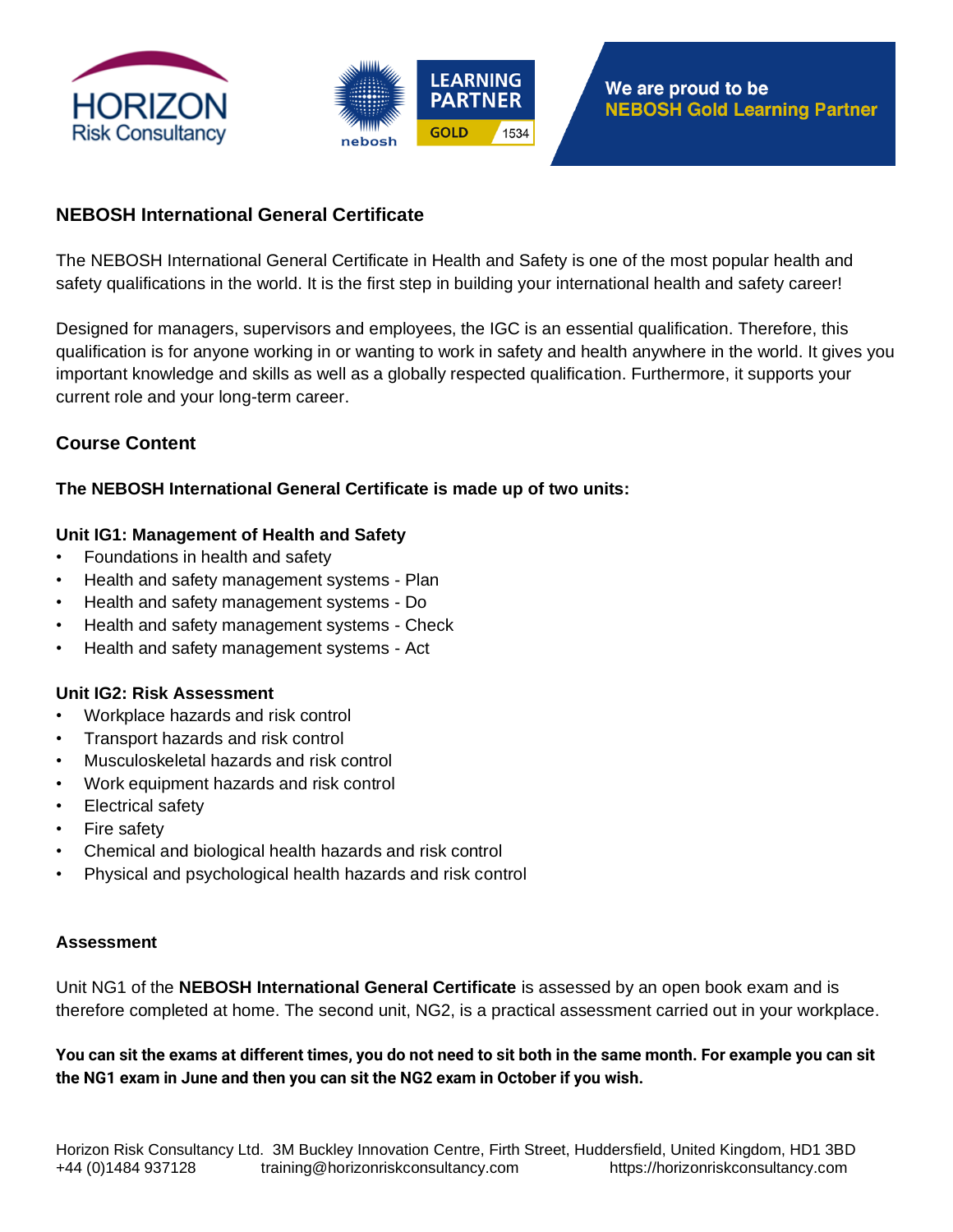### **Courses Available**

Live Online (Virtual Classroom) **Worldwide** Online **Worldwide** In-Company **Huddersfield, Leeds, Manchester, Birmingham, Sheffield and Liverpool**

**Live Online (Virtual Classroom) Courses**

| <b>Course Dates</b> |                          |                                                               |
|---------------------|--------------------------|---------------------------------------------------------------|
| Week 1              | Week 2                   | Cost                                                          |
| $5 - 9$ December 22 | $12 - 16$ December<br>22 | £1,240 + VAT + £158<br>NEBOSH exam fee.<br>Total Cost: £1,646 |

#### **Online (E-learning) Courses**